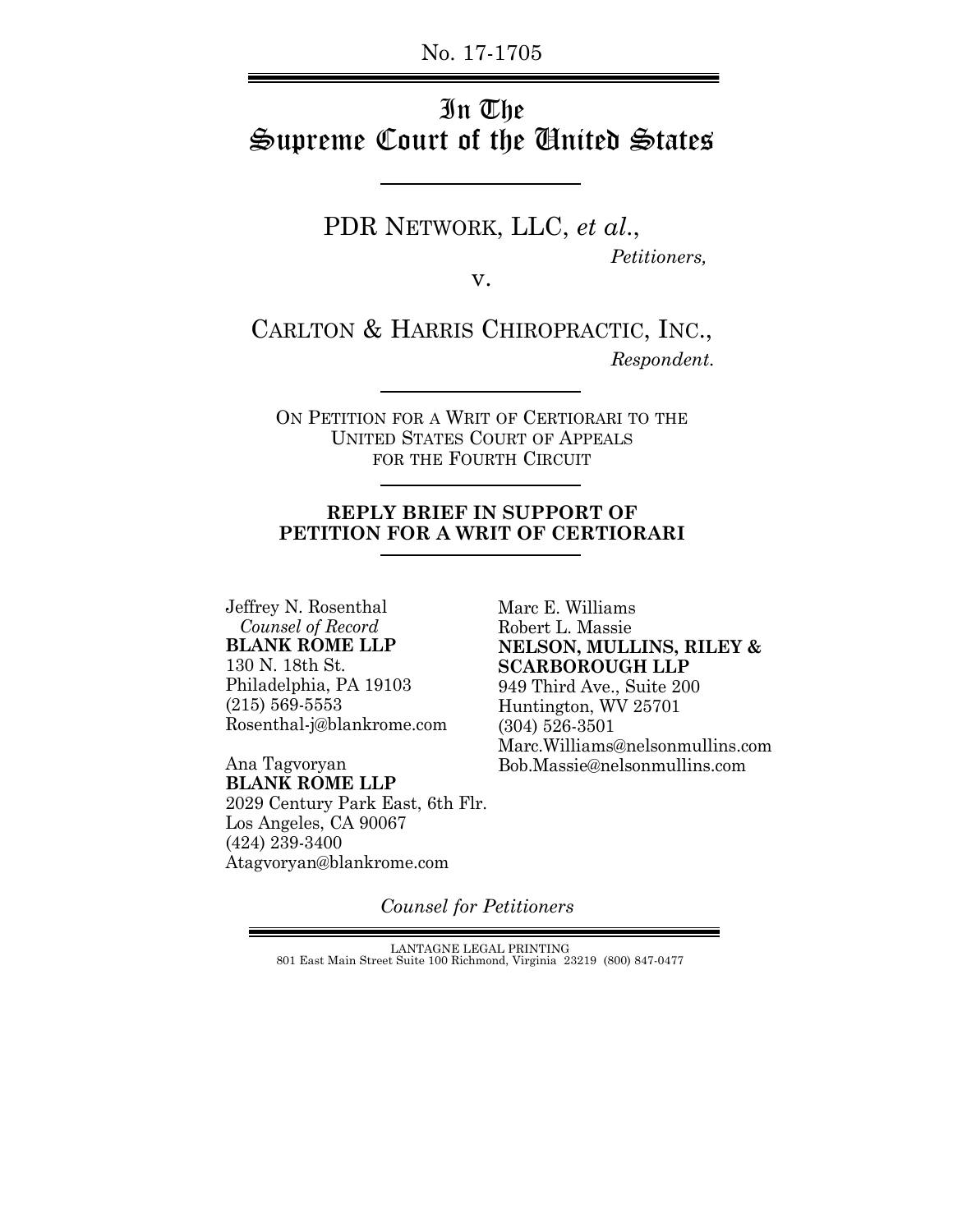## TABLE OF CONTENTS

Page

| I.      | THE JURISDICTIONAL QUESTION<br>IN THIS CASE IMPACTS EVERY<br>COURT IN THE NATION, AND IS<br>ALONE SUFFICIENT TO WARRANT                                                                        |
|---------|------------------------------------------------------------------------------------------------------------------------------------------------------------------------------------------------|
|         | There Is A Circuit Split<br>$A_{-}$<br>Concerning The Interplay<br>Between The Hobbs Act And<br><i>Chevron</i> Deference When The<br>"Validity" Of An Agency Order<br>Has Not Been Challenged3 |
| $\Pi$ . | RESPONDENT CONCEDES THAT A<br>CIRCUIT SPLIT EXISTS REGARDING<br>WHETHER A "COMMERCIAL<br>NEXUS" IS REQUIRED FOR TCPA                                                                           |
| III.    | THERE IS A CIRCUIT SPLIT AS TO<br>THE MEANING OF THE 2006 FCC<br>RULE THAT WARRANTS THIS                                                                                                       |
| IV.     | THIS APPEAL HAS IMMENSE<br>PRACTICAL SIGNIFICANCE                                                                                                                                              |
|         | $\textbf{CONCLUSION} \label{eq:convex} \textbf{CONCLUSION} \textcolor{red}{\textbf{12}}$                                                                                                       |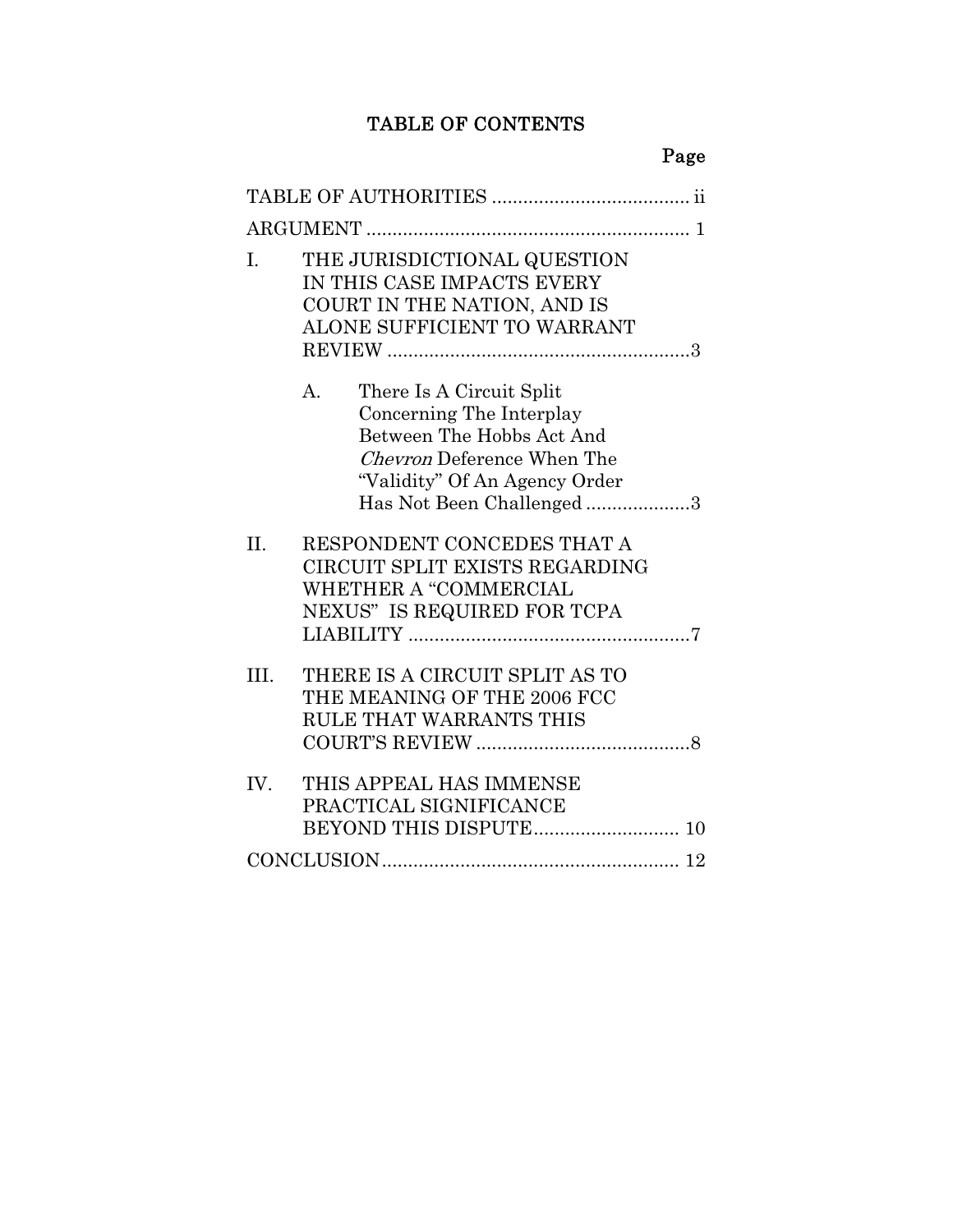## TABLE OF AUTHORITIES

# Page(s)

## CASES

| ACA Int'l v. FCC,                                                             |
|-------------------------------------------------------------------------------|
| Bais Yaakov of Spring Valley v. FCC,<br>852 F.3d 1078 (D.C. Cir. 2017)  10-11 |
| Campbell-Ewald Co. v. Gomez,                                                  |
| Chevron USA, Inc. v. Nat. Res. Def.<br>Council, Inc.,                         |
| Epic Sys. Corp. v. Lewis,                                                     |
| Marbury v. Madison,<br>5 U.S. 137, 1 Cranch 137, 2 L.Ed 60                    |
| Mauthe v. Optum, Inc.,<br>2018 U.S. Dist. LEXIS 125796 (E.D. Pa.              |
| Mims v. Arrow Fin. Servs., LLC,                                               |
| Nack v. Walburg,                                                              |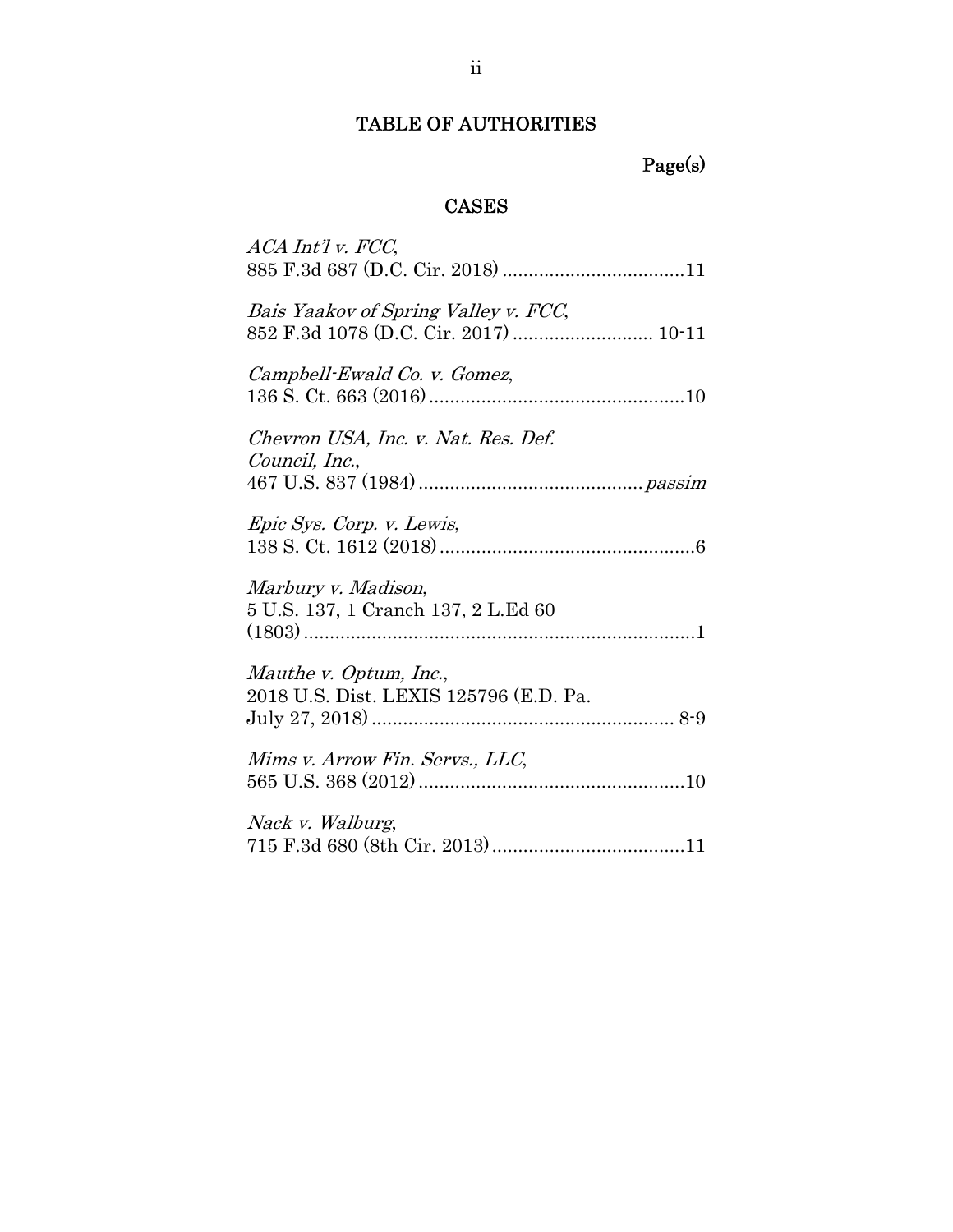| Nat'l Ass'n of State Util. Consumer<br>Advocates v. FCC,                                              |
|-------------------------------------------------------------------------------------------------------|
| Physicians Healthsource, Inc. v.<br>Boehringer Ingelheim Pharm., Inc.,                                |
| Sandusky Wellness Ctr., LLC v. Medco<br>Health Sols., Inc.,<br>788 F.3d 218 (6th Cir. 2015) 4-6, 9-10 |
| <i>SAS Inst., Inc. v. Iancu,</i>                                                                      |
| Satterfield v. Simon & Schuster, Inc.,                                                                |

## **STATUTES**

## OTHER AUTHORITIES

| In re Rules and Regulations Implementing the    |
|-------------------------------------------------|
| Telephone Consumer Protection Act of 1991; Junk |
| Fax Prevention Act of 2005, 71 FR 25967 (May 3, |
|                                                 |
|                                                 |
|                                                 |
|                                                 |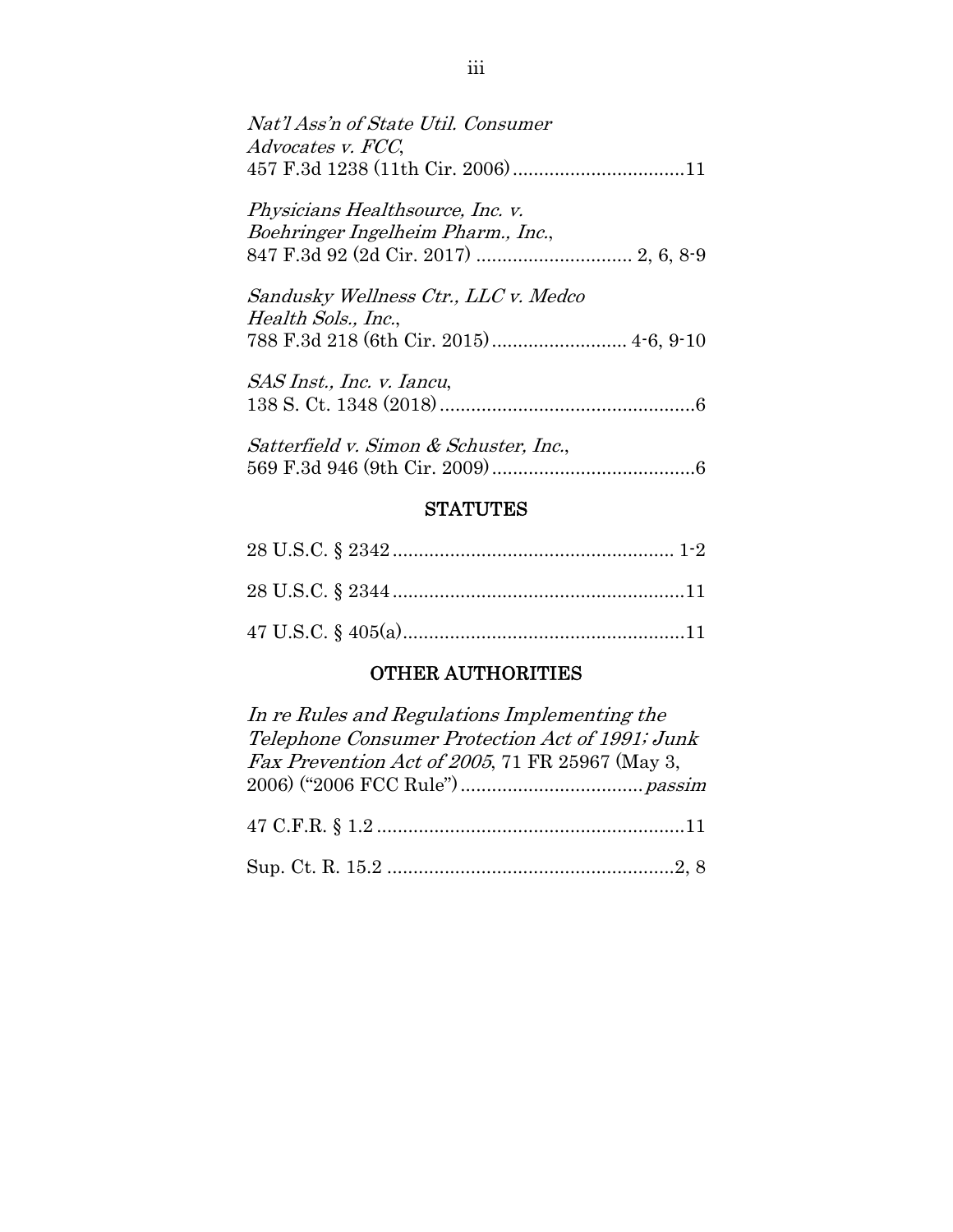Petitioners PDR Network, LLC, PDR Distribution, LLC, and PDR Equity, LLC (collectively, "PDR") respectfully submit this reply brief addressed to new points raised in the Brief in Opposition ("Resp. Br.") to their petition for a Writ of Certiorari to review and reverse the judgment of the United States Court of Appeals for the Fourth Circuit.

#### ARGUMENT

Do courts possess the inalienable jurisdiction to independently analyze statutes and determine the proper level of deference afforded interpretive agency guidance under Chevron USA, Inc. v. Nat. Res. Def. Council, Inc., 467 U.S. 837 (1984)—as PDR asserts? Or should this core jurisdiction be stripped away, such that courts must automatically "defer" to such guidance if said agency happens to be identified in the Hobbs Act, 28 U.S.C. § 2342—as Respondent claims? Review is needed to clarify this complex question that has spawned numerous circuit splits, confounded jurists, and permitted agency guidance to impermissibly usurp the judiciary's "province and duty" to "say what the law is." Marbury v. Madison, 5 U.S. 137, 177, 1 Cranch 137, 2 L.Ed 60 (1803).

In opposing PDR's petition for certiorari, Respondent confirms exactly why review is needed.

First, Respondent claims this Court should deny certiorari because the Fourth Circuit's split panel decision was just the next in a line of circuit opinions holding the Hobbs Act precludes district courts from determining whether FCC orders are entitled to deference. In so arguing, Respondent ignores a critical distinction: each prior opinion involved a prohibited "facial challenge" to the "validity" of the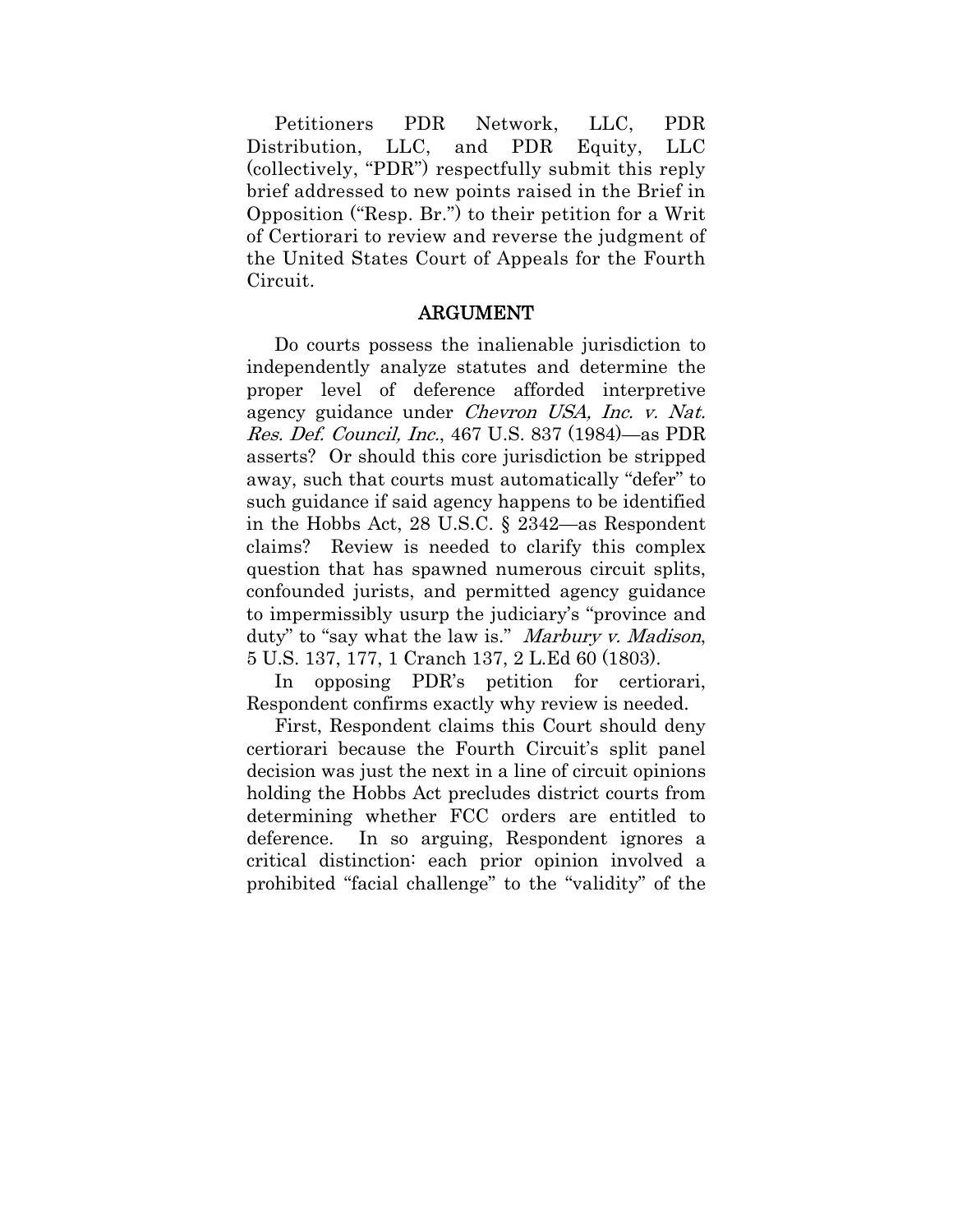agency order. But there was no such challenge to the "validity" of the 2006 FCC Rule here. Circuit Judge Stephanie D. Thacker aptly characterized such authority as "inapposite" or "distinguishable" in her dissent. App. 23a-24a. Yet Respondent persists in wrongly claiming this case is "nothing unique."

Whether the Hobbs Act trumps *Chevron*—absent a challenge to the "validity" of an agency order—is a "unique" and substantial question of law. If the Fourth Circuit's ruling is allowed to stand, the Hobbs Act will be expanded beyond the parameters Congress intended. And the practical implications reach far beyond this dispute concerning the FCC interpreting the Telephone Consumer Protection Act of 1991 ("TCPA"), 47 U.S.C. § 227. A ruling from this Court will dictate whether all lower courts are "precluded" from exercising their jurisdiction to independently assess Congress's meaning under Chevron, and should automatically "defer" to guidance issued by any of the numerous agencies identified in the Hobbs Act. 28 U.S.C. § 2342(1)-(7).

Second, by not raising the issue in its brief, Respondent has waived any argument concerning the Fourth Circuit improperly erasing the necessary "commercial nexus" to a firm's business for faxes promoting "free" offerings to be considered "advertisements." See Sup. Ct. R. 15.2.

Third, there is a profound circuit split concerning the scope of the 2006 FCC Rule. While Respondent tries to explain away this split between the Fourth and Second circuits as a "minor difference of interpretation," the reality is these circuits are diametrically opposed. The Second Circuit in Physicians Healthsource, Inc. v. Boehringer Ingelheim Pharm., Inc., 847 F.3d 92 (2d Cir. 2017),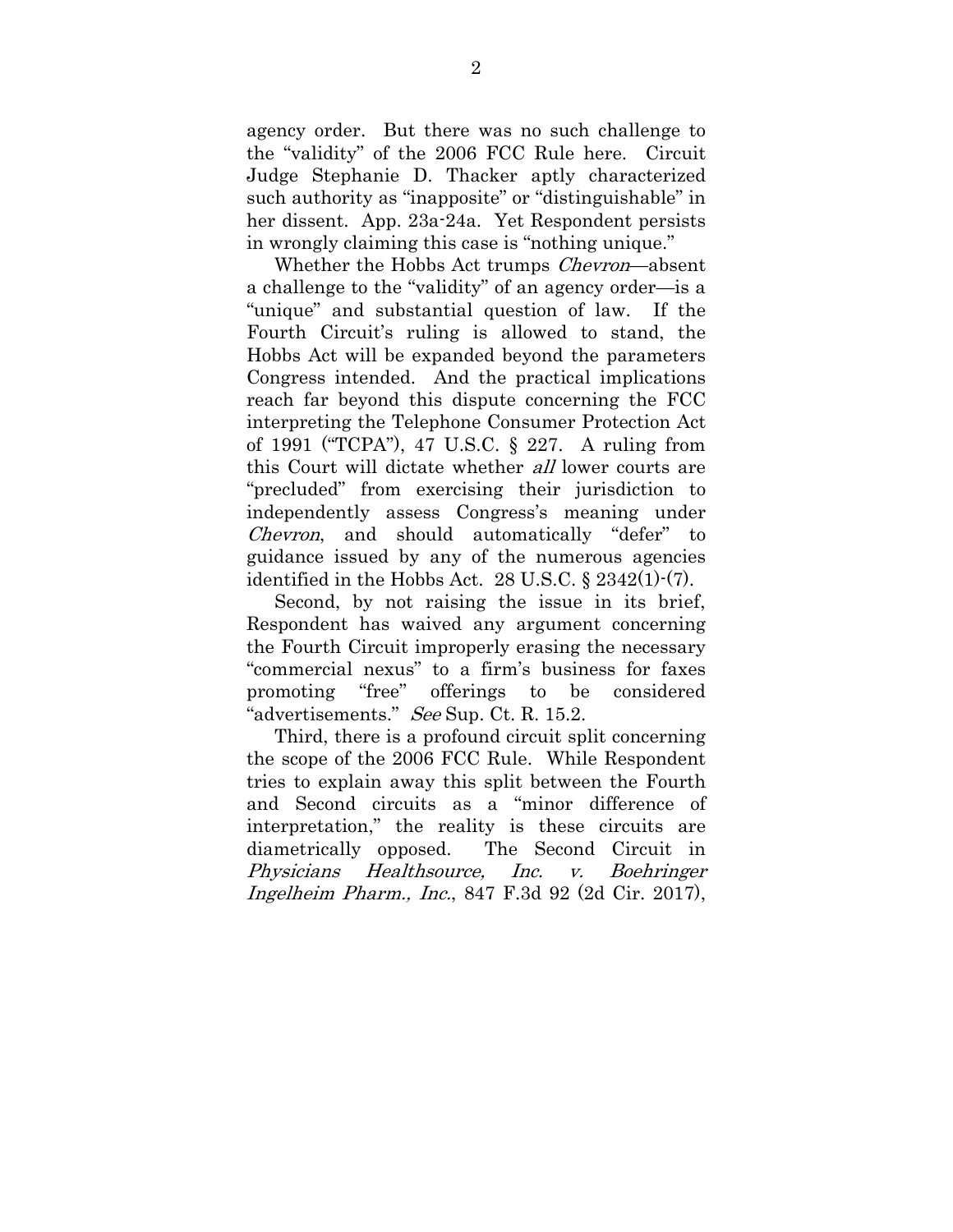expressly rejected the Fourth Circuit's "*per se* rule" in favor of a "rebuttable presumption" that a fax offering free goods and services is a "pretext" for a commercial promotion or sale. On remand, this "minor difference" proved dispositive—the presumption was rebutted, and the case dismissed. Under the Fourth Circuit's "*per se* rule," PDR (and others) would instead be deprived of the same opportunity to prove the absence of a "pretext."

Based on the number of TCPA fax cases filed since the FCC issued its guidance; the growing number of cases concerning the 2006 FCC Rule; and the impracticalities of PDR (and others) obtaining "judicial review" or other relief via a Hobbs Act proceeding; a unified answer can only come from this high Court.

### I. THE JURISDICTIONAL QUESTION IN THIS CASE IMPACTS EVERY COURT IN THE NATION, AND IS ALONE SUFFICIENT TO WARRANT REVIEW

PDR identified three splits caused, or exacerbated, by the Fourth Circuit's ruling. Pet. Br. at 13-28. While two of these splits relate to the TCPA or certain fax communications, the jurisdictional question implicates how all courts will treat innumerable orders from multiple agencies.

## A. There Is A Circuit Split Concerning The Interplay Between The Hobbs Act And Chevron Deference When The "Validity" Of An Agency Order Has Not Been Challenged.

Respondent claims there is "no circuit split" on this jurisdictional question because "[e]very circuit" to address it has held a final order of the FCC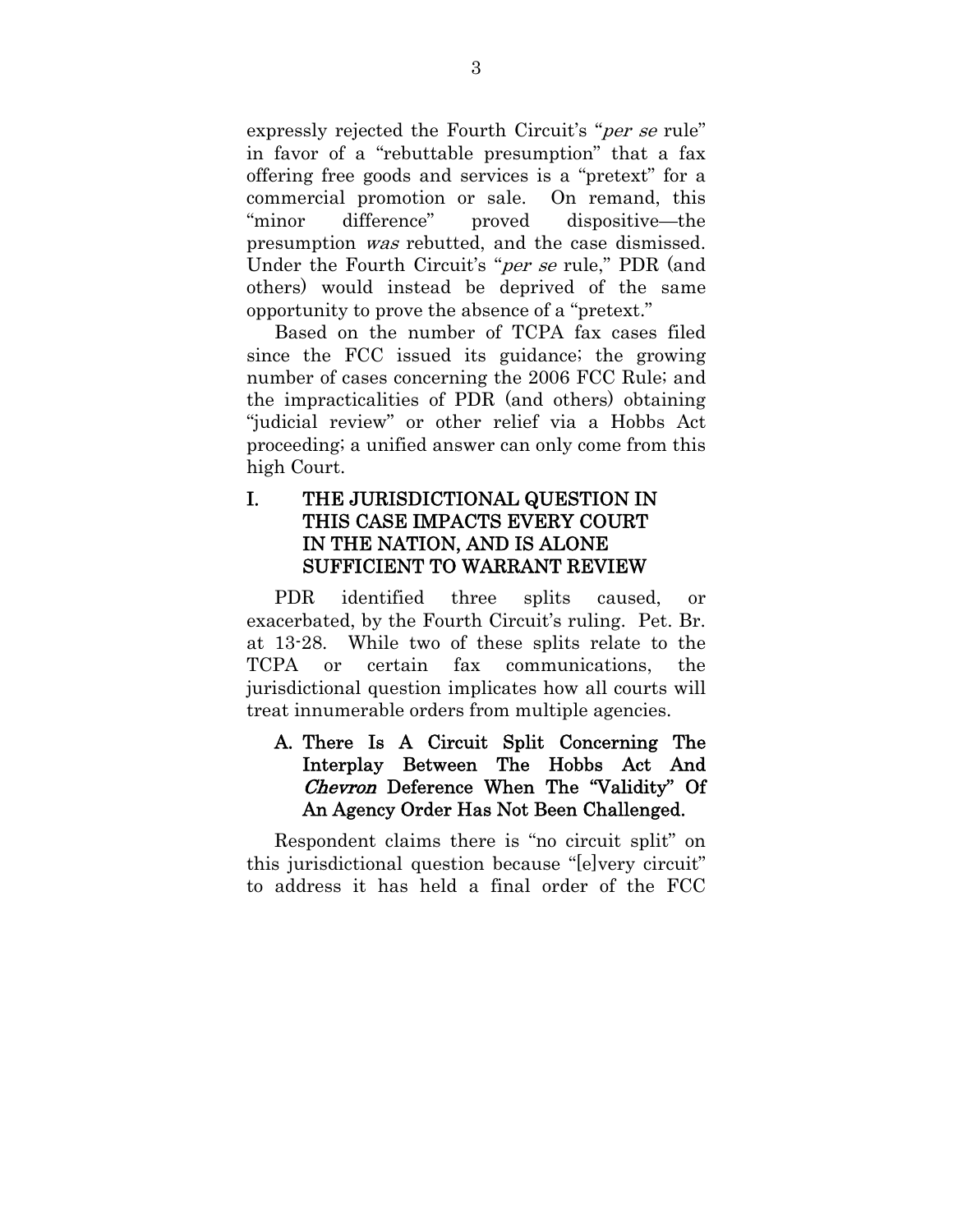interpreting the TCPA may be reviewed only by the court of appeals in a Hobbs Act proceeding. Resp. Br. at 7. Respondent then claims PDR is "asking this Court to allow the district court to hold that this rule *conflicts with* the 'unambiguous' statute and is, therefore, not entitled to 'substantial deference'[.]" Id. (emphasis added). Respondent is wrong on both accounts, and has misconstrued PDR's position.

1. The Sixth Circuit could not have been clearer when it noted the existence of a circuit split on this precise question:

There is a circuit split regarding whether to defer to the Commission's explanation of its definition [of the term 'advertisement.']

Sandusky Wellness Ctr., LLC v. Medco Health Sols., Inc., 788 F.3d 218, 223 (6th Cir. 2015) (citations omitted).

Respondent next turns a blind eye to a critical distinction: while the cases it relied upon all involved prohibited "facial challenges" to the agency order, Resp. Br. at 7-12, there was no such challenge to the 2006 FCC Rule here. Pet. Br. at 17. Judge Thacker, in her dissent, addressed this discrepancy observing how PDR had not argued the 2006 FCC Rule was contrary to the "plain language" of the TCPA. Id. Instead, the District Court "assumed" the 2006 FCC Rule "was valid" and "harmonized" it with the TCPA to hold the Fax was not an "advertisement." App. 21a, 24a, 41a. This, in turn, avoided any concern over: (i) a challenge to the order's "validity"; and (ii) whether not automatically deferring somehow meant the District Court disagreed with, or ignored, the FCC's guidance. Id.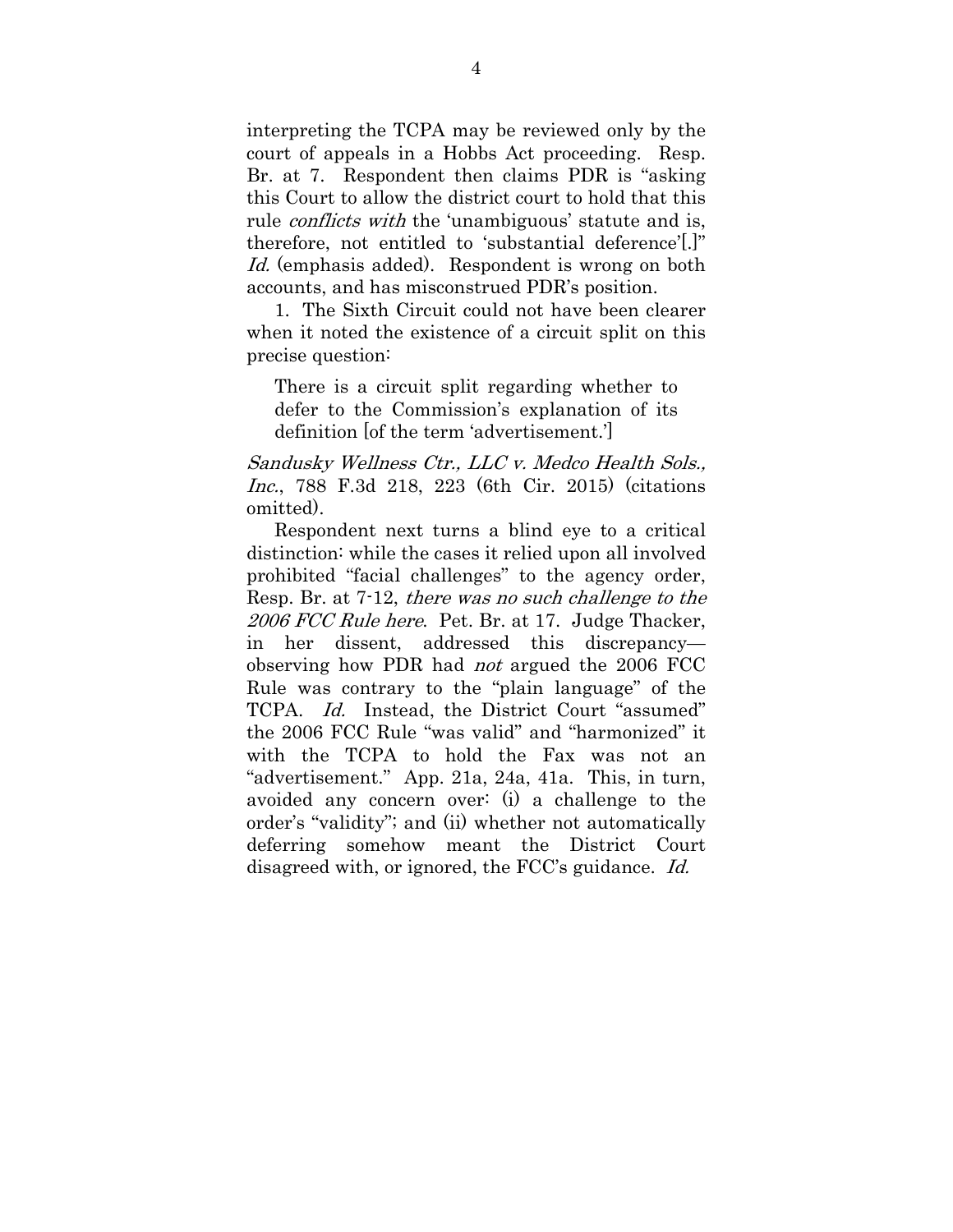This case is, accordingly, "unique" for this reason. Because there was no challenge to the 2006 FCC Order's "validity," the Fourth Circuit should have allowed the District Court to conduct a "traditional" Chevron analysis. Pet. Br. at 11, 17, 20. If permitted to stand, the Fourth Circuit's imprudent ruling would mark the first time a district court was so "precluded" under the Hobbs Act absent such a challenge. Merely by invoking the Hobbs Act—and alleging an order's "validity" is being challenged, even when it is not—litigants could unilaterally hamstring the judiciary's role in analyzing statues.

2. Recognizing the threat *Sandusky* represents, Respondent attempts to minimize its impact by claiming "Sandusky did not mention the Hobbs Act." Resp. Br. at 14. But that is precisely PDR's point.

By reaching the merits, the Sixth Circuit did not deem the Hobbs Act a jurisdictional bar to independently analyze the TCPA. Rather, the Sixth Circuit considered whether the term "advertisement" was ambiguous under *Chevron*, and assessed the level of deference afforded the FCC's guidance, holding: "where our 'construction follows from the unambiguous terms of the statute'—as it does here we do not defer to the agency's interpretation." 788 F.3d at 223.1 See also Satterfield v. Simon &

<sup>&</sup>lt;sup>1</sup> Respondent claims Sandusky did not "involve a fax offering" 'free goods or services,' implicating the 2006 FCC Rule." Resp. Br. at 14. But the 2006 FCC Rule was unquestionably "implicat [ed]." *Sandusky* involved two faxes discussing a formulary of medications that defendant Medco, like PDR here, neither manufactured nor sold. 788 F.3d 224. In determining if these faxes constituted "advertisements," Sandusky cited the same section of the 2006 FCC Rule at issue here—twice. 788 F.3d at 223 (noting the FCC issued regulations concerning the definition of an "advertisement," and then "expound[ed]" on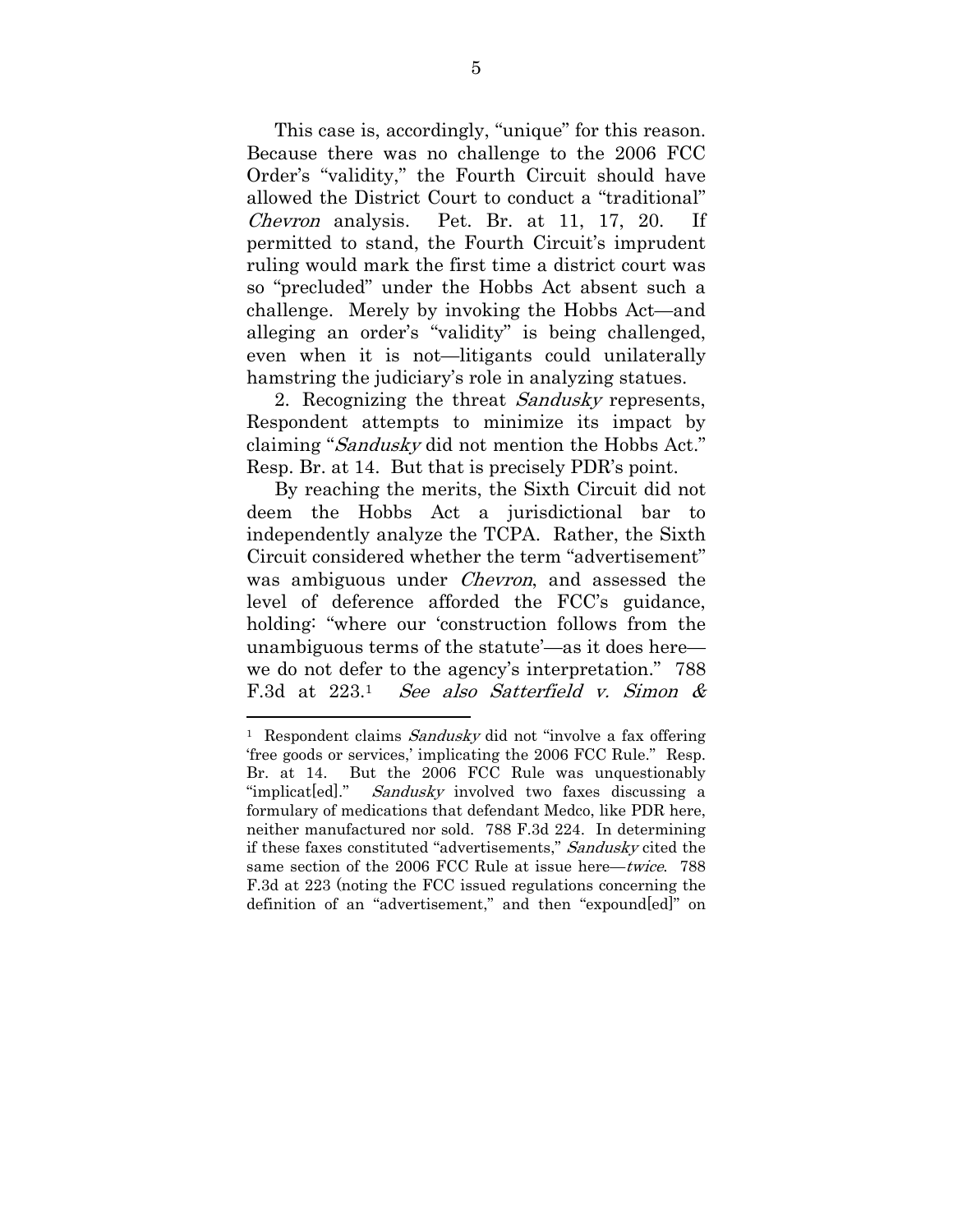Schuster, Inc., 569 F.3d 946, 951 (9th Cir. 2009) (because the term "automatic telephone dialing system" in the TCPA was "clear and unambiguous," court conducted a Chevron analysis of FCC's 2003 interpretation with no mention of the Hobbs Act).

Boehringer provides an even more decisive example. After noting the inconsistent manner<sup>2</sup> in which the Fourth Circuit treated Sandusky and Boehringer, Pet. Br. at 18 n.5, Judge Thacker observed how, in *Boehringer*, "[t]here was no facial challenge to the 2006 FCC Rule," and "the district court did not determine that the TCPA and the 2006 FCC Rule were in conflict." App. 22a. Judge Thacker also observed that while the plaintiff Physicians Healthsource argued the district court violated the Hobbs Act because it "refused to apply the plain language of the [2006 FCC R]ule," the "Second Circuit did not address this argument and instead addressed the merits." Id. (emphasis added).

Twice in the last five months this Court has reaffirmed that deference to an agency "is not due unless a 'court, employing traditional tools of statutory construction,' is left with an unresolved ambiguity." Epic Sys. Corp. v. Lewis, 138 S. Ct. 1612, 1630 (2018); SAS Inst., Inc. v. Iancu, 138 S. Ct. 1348, 1358 (2018). This Court should grant certiorari to preserve this doctrine from collateral attack based on an agency's mere inclusion in the Hobbs Act.

that definition via the 2006 FCC Rule); id. at 225 (referencing "the free-seminar example" from the 2006 FCC Rule).

<sup>2</sup> Judge Thacker called out the majority for improvidently deeming Sandusky as not "persuasive," while considering Judge Leval's concurrence in *Boehringer* to be "persuasive," despite the fact neither addressed the Hobbs Act. App. 22a.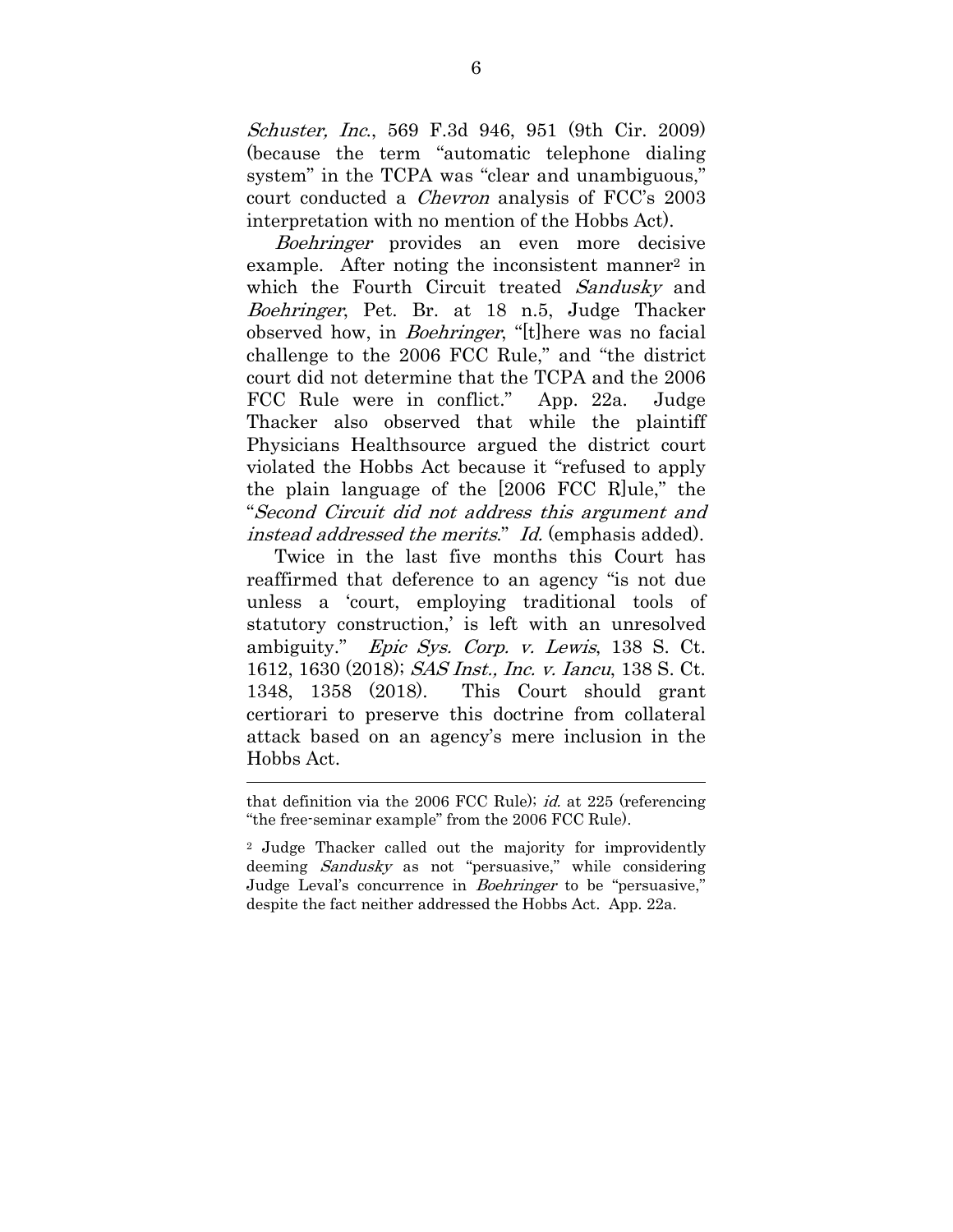3. Contrary to Respondent's claim, Resp. Br. at 7, PDR has never argued the District Court should "ignore," "invalidate" or hold the 2006 FCC Rule "conflicts" with the TCPA. Pet. Br. at 9-10. Rather, as Judge Thacker observed, "[PDR] merely argued for a specific interpretation of the 2006 FCC Rule, and [Respondent] argued for a different interpretation." App. 24a. Respondent's attempt to distort PDR's argument—and Judge Thacker's dissent3—is not well-taken.

### II. RESPONDENT CONCEDES THAT A CIRCUIT SPLIT EXISTS REGARDING WHETHER A "COMMERCIAL NEXUS" IS REQUIRED FOR TCPA LIABILITY

PDR detailed how the Fourth Circuit's holding which erased the requirement that a fax promoting free goods or services have a "commercial aim"—was erroneous; conflicted with the Second, Sixth, Ninth and Eleventh Circuits; and was unique in the national jurisprudence. Pet. Br. at 21-23. In response, Respondent argues only that these TCPA faxes cases "did not appl[y]" the 2006 FCC Rule. Resp. Br. at 15, 18-19.

Setting this artificial distinction aside, the Second Circuit—which *did* apply the 2006 FCC Rule—specifically held: "[t]here must be a

<sup>3</sup> What the dissent actually discussed is how safeguards exist to ensure courts do not end-run around the Hobbs Act. For example, invalidation can occur at *Chevron* step one if a court finds "the agency's construction is in conflict with the unambiguous statutory language." App 20a. Again, that did not happen here. Pet. Br. at 15. Courts can also accept an order as "valid" and decide if it applies without running afoul of the Hobbs Act. Id. at 14-15, 19 n.6.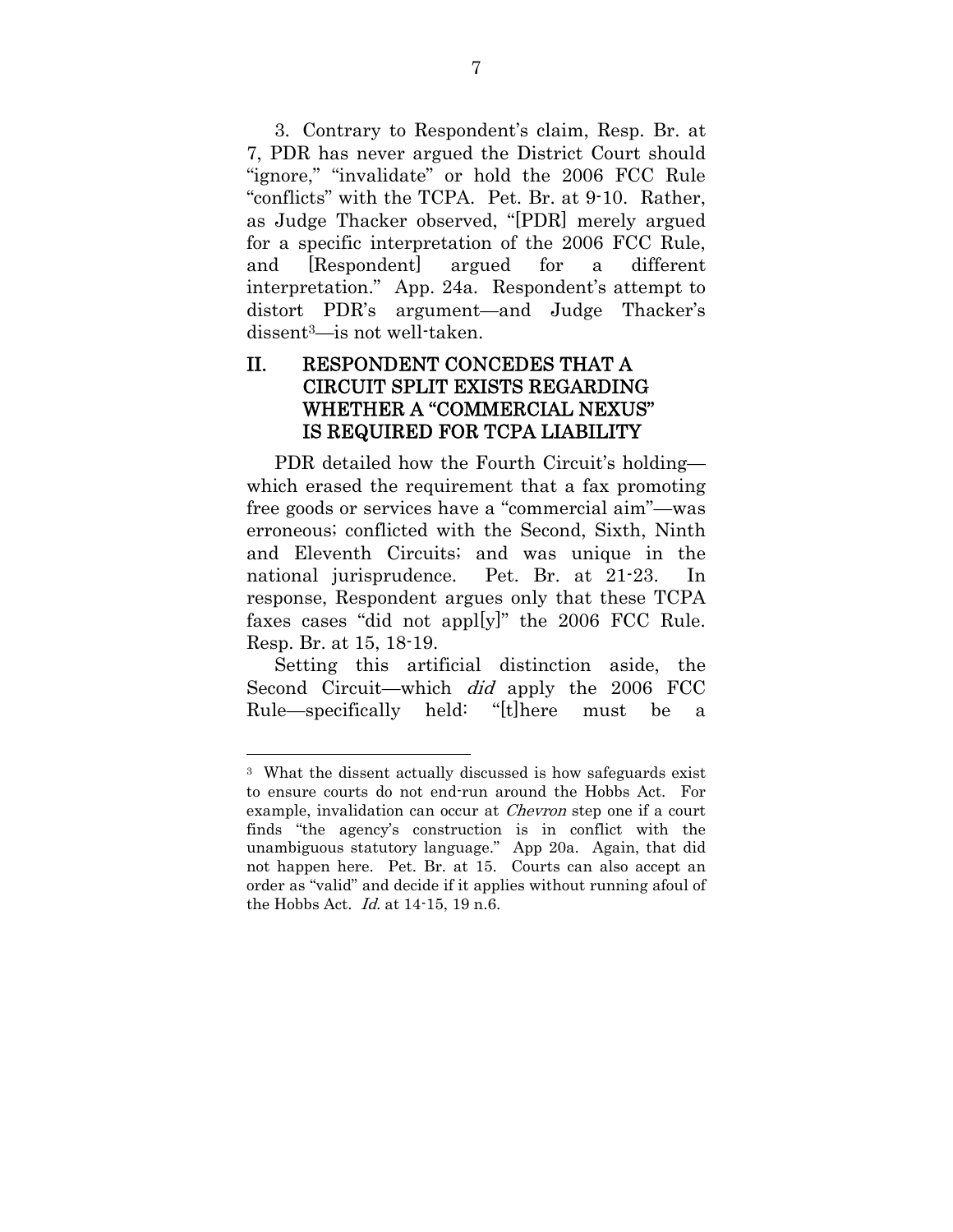commercial nexus to a firm's business," and "we agree that a fax must have a commercial purpose." Boehringer, 847 F.3d at 93, 95-96. By failing to address this clear error of law, and circuit split<sup>4</sup>, Respondent concedes both points. Sup. Ct. R. 15.2.

## III. THERE IS A CIRCUIT SPLIT AS TO THE MEANING OF THE 2006 FCC RULE THAT WARRANTS THIS COURT'S REVIEW

The Fourth Circuit's ruling and *Boehringer* are incongruous. Despite each panel interpreting the exact same provision of the 2006 FCC Rule, the Fourth Circuit held a fax offering free goods and services was "*per se*" an "advertisement." Pet. Br. at 23. But the Second Circuit rejected this "*per se* rule" in favor of a "rebuttable presumption" that such a fax is a pretext or prelude to a commercial promotion or sale offer. Id. This legal distinction proved dispositive in *Boehringer* on remand. *Id.* 

Respondent claims this mere "difference of interpretation" does not warrant review because the result "would have been the same under either ruling." Resp. Br. at 16-17. Respondent is mistaken.

Respondent's speculation that the Boehringer court "would have reversed the district court's dismissal" is meritless. *Id.* at 16. To reach this conclusion, Respondent misinterprets the question in Boehringer as solely based on whether the fax broadly "relates to [the sender's] business." Id. at 17.

 $\overline{a}$ 4 Mauthe v. Optum, Inc., 2018 U.S. Dist. LEXIS 125796, at \*9 n.2 (E.D. Pa. July 27, 2018) ("There is disagreement in the federal courts regarding the scope of rule. Specifically, some courts *[Boehringer]* require plaintiffs to still prove that the fax has a 'commercial nexus,' whereas others [Carlton] have held that it is a de facto rule.") (citations omitted).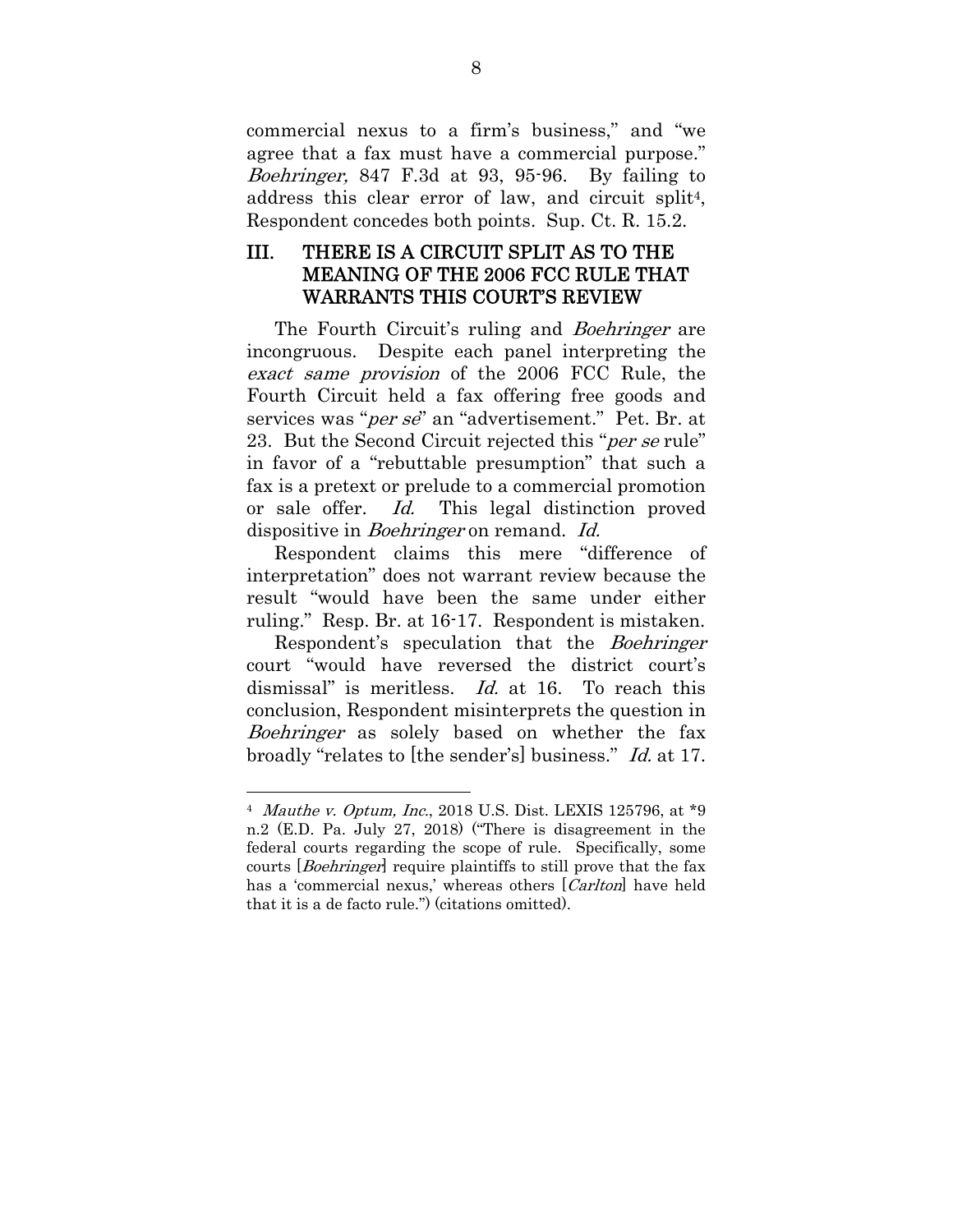But this is not the test to determine if a fax is an "advertisement."5 As Judge Thacker observed, there must be a "plausible" conclusion that the subject fax had "the commercial purpose of promoting those products or services." App. 30a-31a.

And even assuming *arguendo* that the *Sandusky* or Boehringer courts would have reversed the District Court, Resp. Br. at 18, the ensuing question is what that reversal would entail. Under either case, PDR could "rebut" the presumption the Fax is a pretext for an "advertisement" by "proceeding to discovery." Id. Under the Fourth Circuit's "per se rule," despite Respondent conceding: (i) the Physicians' Desk Reference is an "informational resource"; (ii) it is "free to recipients"; and (iii) PDR "does not sell the reference or sell anything in the reference," App. 35a, the Fax has been improperly branded an "advertisement."6

<sup>5</sup> Mauthe, 2018 U.S. Dist. LEXIS 125796, at \*14-15 ("plaintiff here argues that whenever a business sends a fax to 'further its own economic interests' the fax is an 'unsolicited advertisement' under *Carlton*. This reading of *Carlton* is plainly incorrect.'").

<sup>6</sup> The Fourth Circuit found the District Court's apprehension about the lack of a "commercial" nexus between PDR's business and the Fax unwarranted because PDR "receive[d] money from pharmaceutical companies whose drugs are listed in the Physicians' Desk Reference." App. 17a. It was thus possible "the amount of money [PDR] receives turns on how many copies . . . it distributes." Id. And it was also possible PDR was incentivized to distribute e-books, and was acting to "further its own economic interests," rather than provide a free service. Id. The irony, however, is under the Fourth Circuit's draconian "*per se* rule," PDR's opportunity to rebut such erroneous speculation ends at the pleading stage.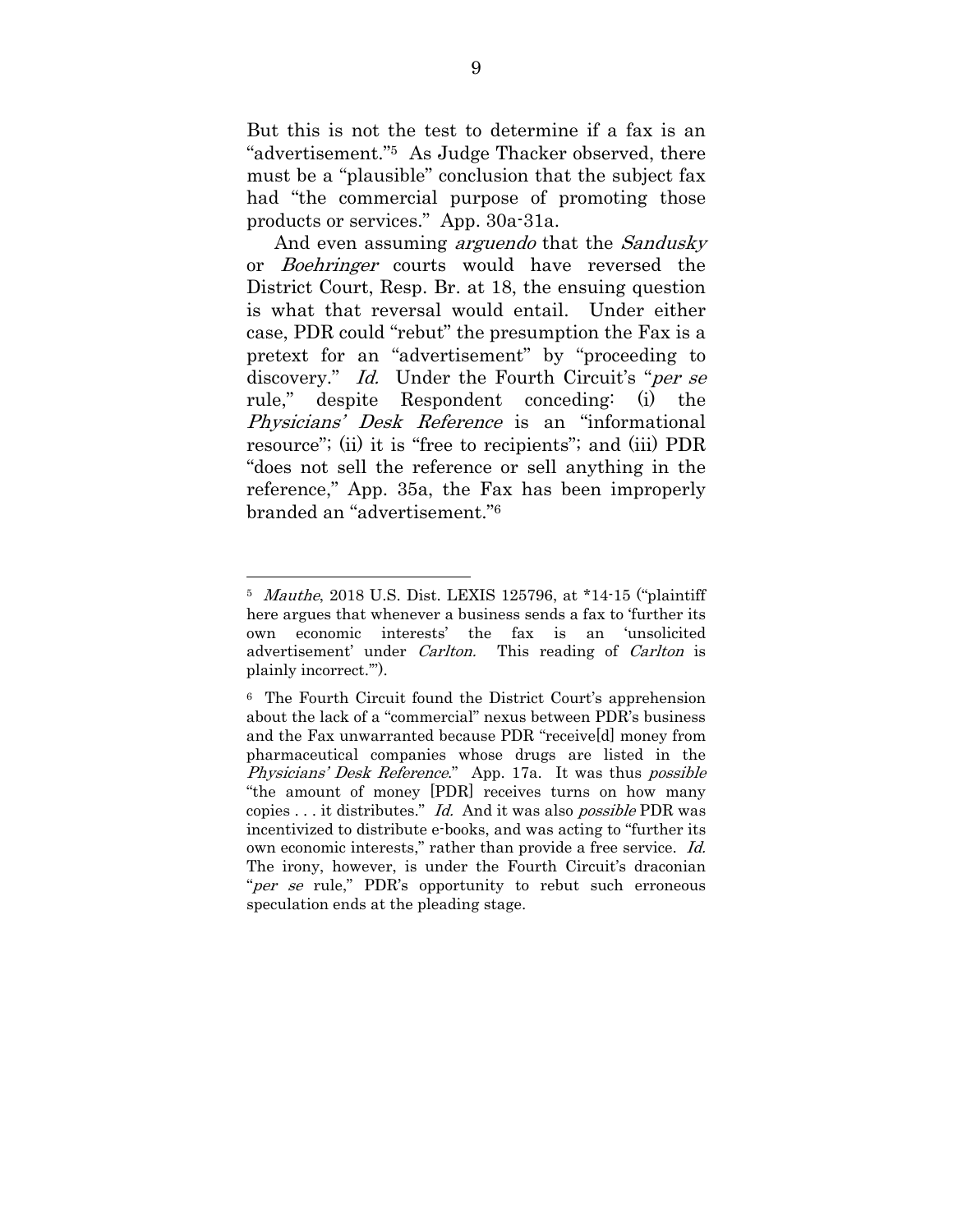### IV. THIS APPEAL HAS IMMENSE PRACTICAL SIGNIFICANCE BEYOND THIS DISPUTE

The outcome of this appeal will help guide future Chevron analyses, TCPA litigations, and any other statutory dispute for which an agency identified in the Hobbs Act has issued interpretive guidance.

1. Respondent claims the fax machine's purported "obsolescence" makes it "unlikely" there will be "many more" cases involving the 2006 FCC Rule. Resp. Br. at 17-18. This is demonstrably false. Both the Sixth and D.C. Circuits have observed the fax machine "is not extinct" and "lives on." Bais Yaakov of Spring Valley v. FCC, 852 F.3d 1078, 1079 (D.C. Cir. 2017) (Kavanaugh, J.); Sandusky, 788 F.3d at 220. Criticizing the specific technology while ignoring the larger legal implications—is shortsighted.7

Regardless, the number of TCPA cases involving fax "advertisements" has never been higher. Since May 3, 2006—the date the 2006 FCC Order was issued—there have been 1,342 federal court opinions and 240 state court opinions involving either fax advertisements or discussing this aspect of the TCPA. <sup>8</sup> Of those, twenty-seven federal cases spread across nine circuits have cited the 2006 FCC Order;

<sup>7</sup> See Campbell-Ewald Co. v. Gomez, 136 S. Ct. 663 (2016) (TCPA case involving text messages provided vehicle to consider standing, sovereign immunity and mootness); see also Mims v. Arrow Fin. Servs., LLC, 565 U.S. 368 (2012) (TCPA case involving auto-dialed calls provided vehicle to decide concurrent jurisdiction of federal/state courts).

<sup>8</sup> Respondent's counsel has itself been involved in no less than 160 such cases during this same period, including twenty-three cases in the last two years, and two in the last five months.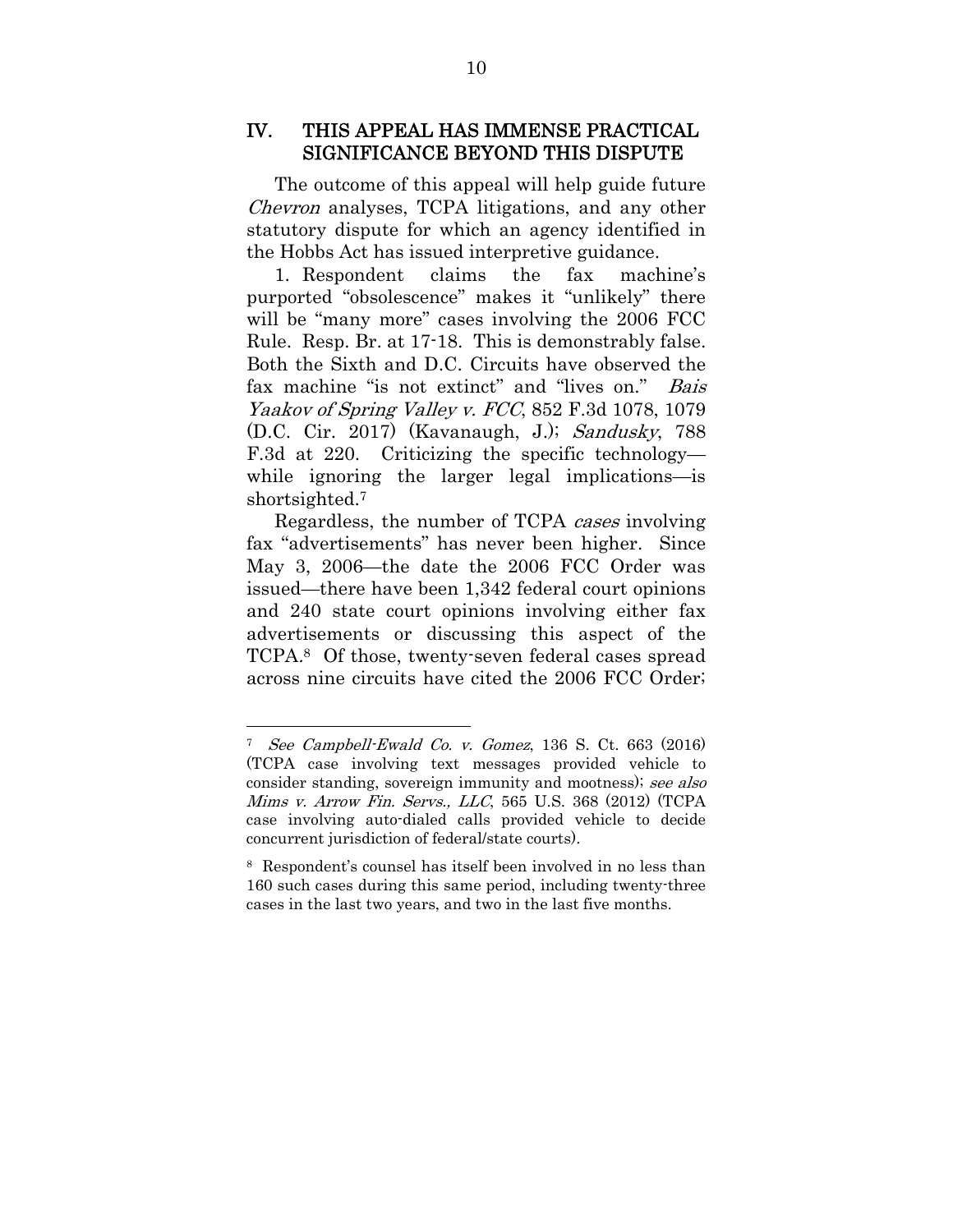thus, it can hardly be said this order is "rarely implicated in TCPA litigation." Resp. Br. at 17.

2. Finally, Respondent claims the Hobbs Act does not preclude an FCC order from being subject to "judicial review." Resp. Br. at 14. The Hobbs Act does not supply a viable—or practical—solution.

Under the Hobbs Act, a party who participated in the administrative proceedings must challenge the agency's rule within 60 days of its entry. 28 U.S.C. § 2344. A party that did not participate lacks standing to do so. Nat'l Ass'n of State Util. Consumer Advocates v. FCC, 457 F.3d 1238, 1247 (11th Cir. 2006), modified on other grounds on denial of reh'g, 468 F.3d 1272 (11th Cir. 2006). Once a rule has been promulgated, a party—including a party that did not participate—has 30 days to petition the agency for reconsideration. 47 U.S.C. § 405(a).

Here, PDR's time to seek reconsideration of the 2006 FCC Rule expired nine years *before* this case. Were PDR to seek administrative relief via a new petition for a declaratory ruling from the FCC, there is no guarantee when—or if—the FCC would rule. 47 C.F.R. § 1.2. And even if the FCC were to rule, the process of petitioning for, receiving, and seeking "judicial review" via a Hobbs Act proceeding—and subsequent appeal—could take well over a decade.9

<sup>9</sup> See, e.g., Bais Yaakov, 852 F.3d 1078, cert. denied, 138 S. Ct. 1043 (2018) (twelve years from issuance of FCC order until judicial review concluded); Nack v. Walburg, 2011 U.S. Dist. LEXIS 8266 (E.D. Mo. Jan. 28, 2011), remanded, 715 F.3d 680 (8th Cir. 2013), cert. denied, 134 S. Ct. 1539 (2014) (eight years from issuance of FCC order until judicial review concluded); ACA Int'l v. FCC, 885 F.3d 687 (D.C. Cir. 2018) (three years).